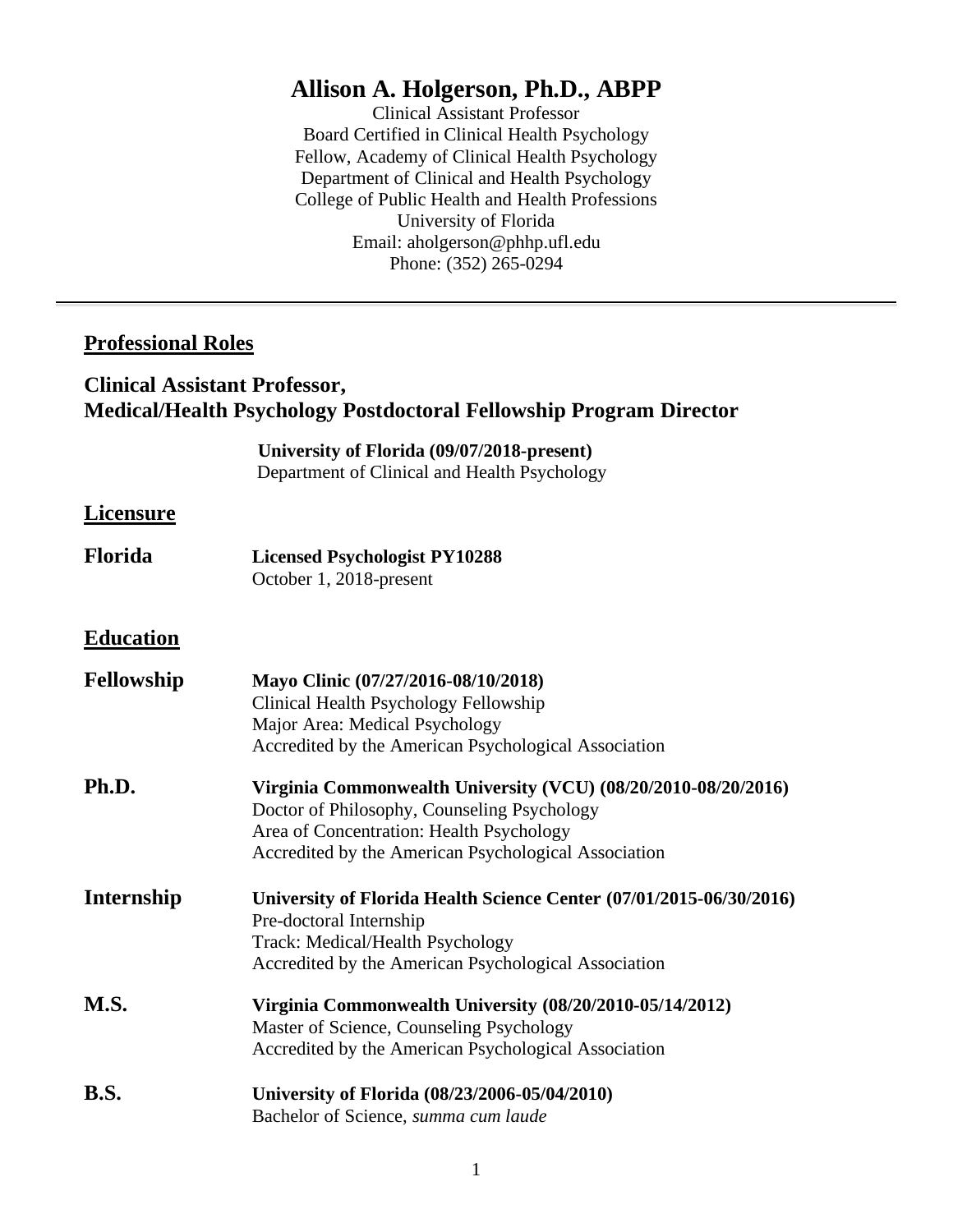# **Clinical Health Psychology Experience**

### **Clinical Assistant Professor**

09/07/2018-present **University of Florida, Department of Clinical and Health Psychology:** Direct the bariatric/weight management clinical service. Conduct and supervise comprehensive psychological evaluations for adults being considered for bariatric procedures. Evaluations consist of a semi-structured diagnostic interview and a battery of self-report measures. The service is part of a multidisciplinary bariatric team (surgeons, registered dietitians, nurses, endocrinologists, etc.). Provide and supervise outpatient, individual therapy pre- and post-bariatric surgery to address psychological contraindications to bariatric surgery as well as for general behavioral weight management and other eating concerns. Conduct psychological evaluations and individual, outpatient therapy for patients who present with other concerns related to the intersection of mental and physical health including, but not limited to, chronic pain, gastroparesis, and insomnia.

# **Post-Doctoral Fellowship**

07/2016-08/2018 **Mayo Clinic Clinical Health Psychology Fellowship-Weight Management Practice (Major Area):** Evaluated and treated patients with medically complicated obesity in a multidisciplinary obesity and bariatric surgery program. Activities included assessment of minimally invasive weight loss procedures and bariatric surgery, individual and group cognitive behavioral therapy for obesity, binge eating, weight loss maintenance, and post-bariatric surgery support. Actively participated in multidisciplinary Bariatric Workgroup and Endoscopic Clinical Case Conferences, weekly Psychology Weight Management Clinical Case Conferences, and a quarterly cross-site Bariatric Psychology Integration Group.

- 11/2017-03/2018 **Mayo Clinic Clinical Health Psychology Fellowship-Behavioral Medicine and Oncology Program (Minor Rotation):** Evaluated and treated patients with health anxiety, functional disorders, adjustment to cancer diagnoses and to other medical conditions, and psychosocial factors contributing to medical conditions. Delivered evidence-based practice for the above concerns and participated in weekly, multidisciplinary team meetings.
- 08/2017-09/2017 **Mayo Clinic Clinical Health Psychology Fellowship-Wellness Coaching and Resiliency (Minor Rotation):** Observed a wide range of wellness activities at the Dan Abraham Healthy Living Center including wellness coaching, resiliency workshops, and supervision of wellness coaches. Observed a two-day intensive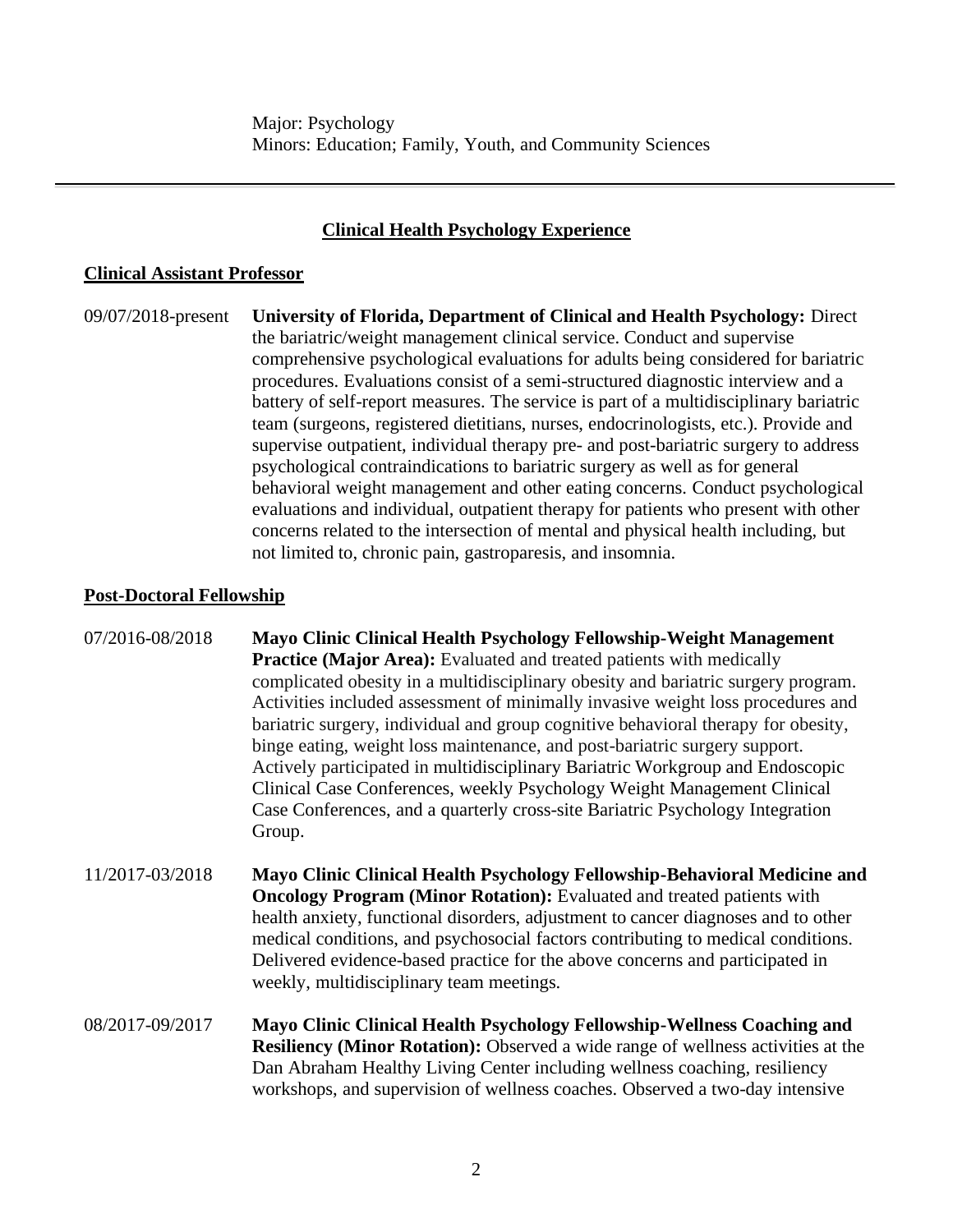weight management experience encompassing nutrition consultations, wellness coaching, physical activity training, a wide range of biometric assessments, and resiliency lectures.

- 07/2017-08/2017 **Mayo Clinic Clinical Health Psychology Fellowship-Women's Health Clinic (Minor Rotation):** Observed the evaluation and treatment of diverse sexual health concerns including, but not limited to, menopausal symptoms, loss of sexual desire or drive, problems with arousal or orgasm, and pain or discomfort during intercourse. Participated in weekly, multidisciplinary team meetings and consultation with Women's Health Clinic providers.
- 03/2017-07/2017 **Mayo Clinic Clinical Health Psychology Fellowship-Integrated Behavioral Health/Primary Care (Minor Rotation):** Evaluated and treated anxiety, depression, adjustment, and other mental health concerns in collaboration with primary care physicians. Addressed medical conditions with a behavioral or psychological component. Delivered short-term, evidence-based interventions (CBT, ACT, MI, etc.), co-management with primary care, and disease selfmanagement.
- 09/2016-02/2017 **Mayo Clinic Clinical Health Psychology Fellowship-Pain Rehabilitation Center (Minor Rotation):** Treated patients enrolled in a three-week, interdisciplinary, outpatient treatment program for intractable pain and other chronic symptoms. Delivered evidence-based practice for chronic pain including group-based cognitive behavioral therapy and mindfulness techniques. Participated in weekly patient rounds, observed physical therapy, occupational therapy, biofeedback sessions, vocational counseling, and recreational therapy.

# **Pre-doctoral Internship**

| 07/2015-06/2016 | <b>University of Florida Health Science Center-Medical/Health Psychology</b><br><b>Track:</b> Participated in diverse inpatient and outpatient assessment and<br>intervention activities within a consultation/liaison model. Specialty clinics<br>included: complex/primary care, chronic pain/gastrointestinal (GI) illness,<br>bariatric surgery/weight management, solid organ and bone marrow transplant,<br>acute neurotrauma, women's health and infertility, and oncology. Activities<br>included individual therapy addressing behavioral health and mental health<br>concerns, and conducting diagnostic intakes and pre-treatment assessments. |
|-----------------|-----------------------------------------------------------------------------------------------------------------------------------------------------------------------------------------------------------------------------------------------------------------------------------------------------------------------------------------------------------------------------------------------------------------------------------------------------------------------------------------------------------------------------------------------------------------------------------------------------------------------------------------------------------|
| 01/2016-04/2016 | <b>University of Florida Health Science Center-Adult Neuropsychology (Minor</b><br><b>Rotation:</b> Conducted outpatient neuropsychological assessments. Referrals<br>included the assessment of adult learning disabilities, traumatic brain injury,<br>epilepsy, dementia, and general mental health. Completed integrated reports and<br>conducted feedback sessions addressing results of the assessment.                                                                                                                                                                                                                                             |
| 09/2015-12/2015 | <b>University of Florida Health Science Center-Behavioral Pediatrics (Minor</b><br><b>Rotation:</b> Conducted brief, targeted assessments and behavioral interventions for                                                                                                                                                                                                                                                                                                                                                                                                                                                                                |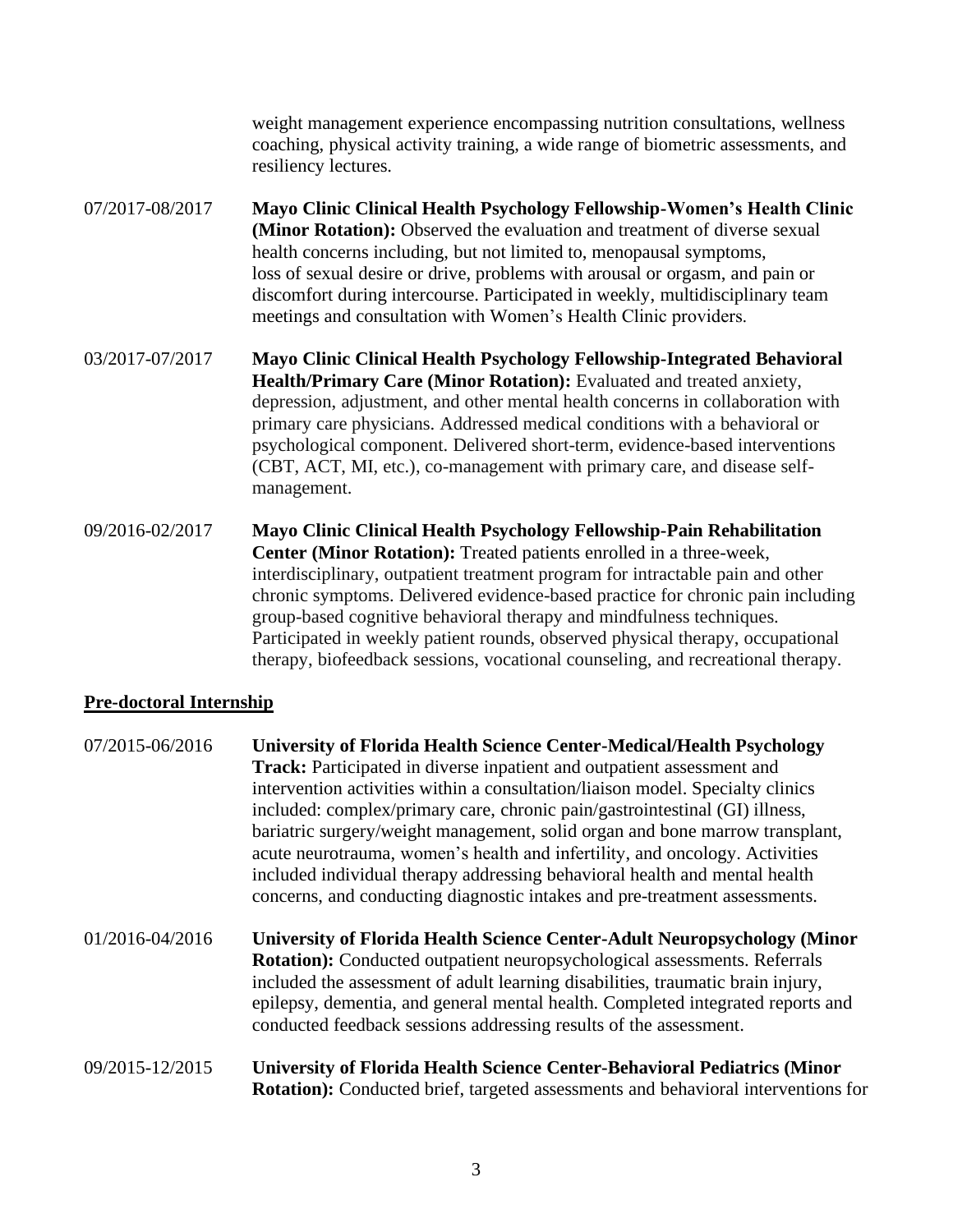the treatment of children with acute and chronic health conditions (Crohn's disease/ulcerative colitis, encopresis, feeding aversion, abdominal pain).

# **Graduate Practica Experience**

| 2014-2015                              | Medical College of Virginia (at VCU)-Integrated Primary Care Clinic:<br>Provided brief evidence-based interventions and referral to specialty practices for<br>adult men and women being treated for medical conditions with a behavioral or<br>psychosocial component (e.g., obesity, insomnia, chronic pain, smoking<br>cessation) and other mental health and health behavior-related concerns.                        |
|----------------------------------------|---------------------------------------------------------------------------------------------------------------------------------------------------------------------------------------------------------------------------------------------------------------------------------------------------------------------------------------------------------------------------------------------------------------------------|
|                                        | Medical College of Virginia (at VCU) Department of Psychiatry-Organ<br><b>Transplant Program:</b> Conducted pre-surgical assessments for solid organ<br>transplant (kidney, liver, heart) and advanced mechanical circulatory support<br>devices. Conducted outpatient and inpatient individual therapy addressing health<br>behavior change, psychosocial stressors, adjustment issues, and other pertinent<br>concerns. |
|                                        | Medical College of Virginia (at VCU) Department of Addiction Psychiatry-<br>Collaborative Advanced Research Institute (CARI): Conducted diagnostic and<br>substance use assessments with patients using the SCID-I and Addiction Severity<br>Index. Conducted short-term, manualized MI- and CBT-based individual therapy<br>addressing substance use relapse prevention.                                                 |
| 2012-2015                              | <b>Center for Psychological Services and Development-Assessment Service</b><br>(VCU): Administered comprehensive assessment batteries (intelligence,<br>achievement, personality, diagnostic, neuropsychological, etc.) addressing a<br>variety of referral questions.                                                                                                                                                    |
| 2013-2014                              | Medical College of Virginia (at VCU) Department of Psychiatry-Bariatric<br><b>Surgery Program:</b> Conducted pre-surgical assessments of patients being<br>considered for bariatric surgery. Provided psychoeducation and brief behavior<br>modification intervention regarding psychosocial stressors, adjustment issues, and<br>other pertinent concerns.                                                               |
| <b>Clinical Supervision Experience</b> |                                                                                                                                                                                                                                                                                                                                                                                                                           |
| 2018-present                           | University of Florida: Provide direct supervision of graduate student, predoctoral<br>interns, and postdoctoral fellows.                                                                                                                                                                                                                                                                                                  |

2015-2016 **University of Florida Health Science Center:** Provided direct supervision of graduate students conducting individual therapy.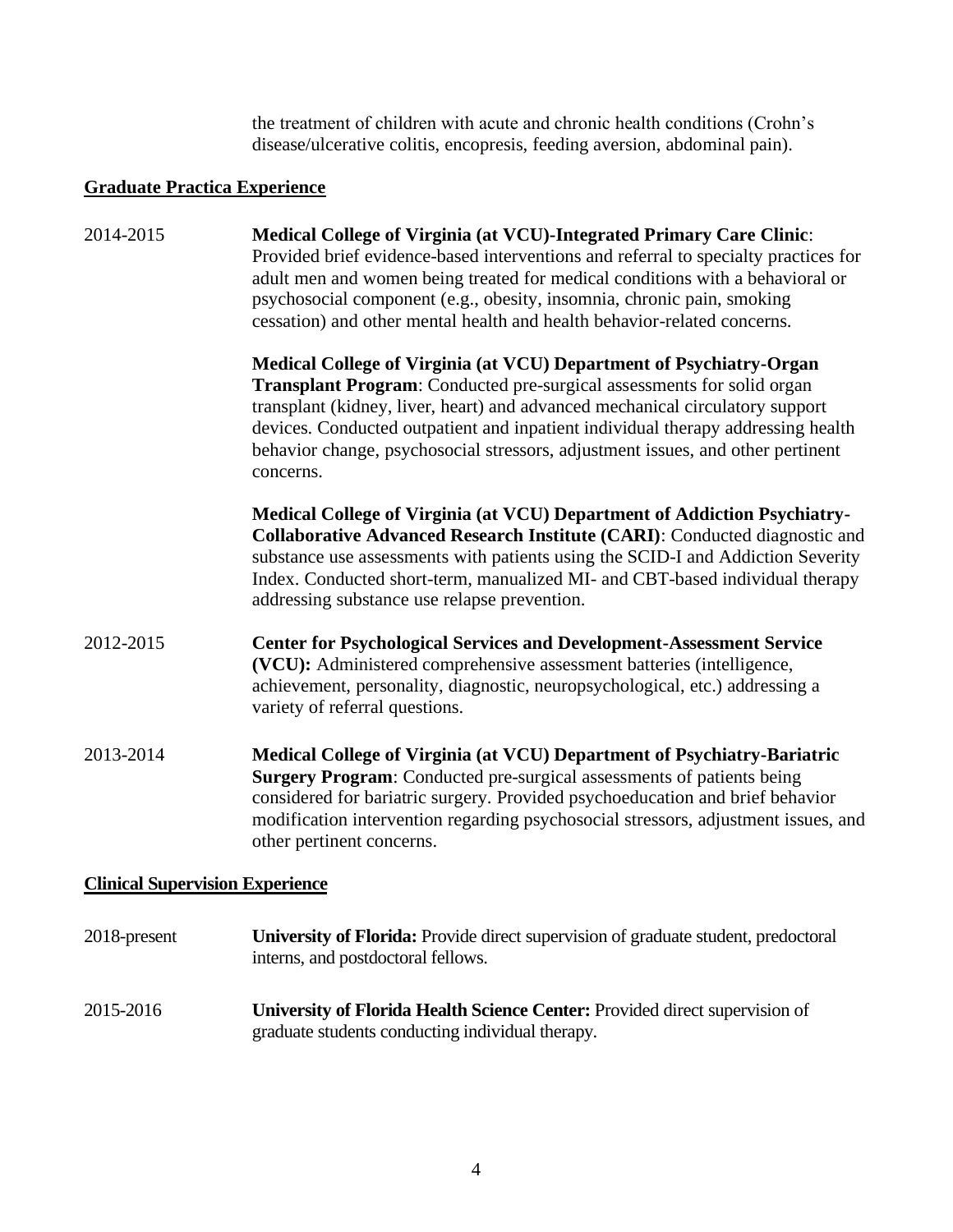| 2013-2015 | <b>Center for Psychological Services and Development-Assessment Service (VCU):</b><br>Provided direct supervision of doctoral students conducting comprehensive<br>assessments (intelligence, achievement, personality, diagnostic, neuropsychological). |
|-----------|----------------------------------------------------------------------------------------------------------------------------------------------------------------------------------------------------------------------------------------------------------|
| 2013      | <b>Clinical supervision of First Year Students (VCU):</b> Provided individual<br>supervision for first-year students with his/her practice clients.                                                                                                      |

# **Funded Clinical Health Psychology Research Experience**

| 2010-2015 | <b>Project Coordinator and Graduate Research Assistant - VCU</b><br>Principal Investigator: Suzanne E. Mazzeo, Ph.D.<br><b>Overview:</b> Assisted in the management of three federally funded research<br>projects including obesity, binge-eating, and nutrition policy interventions.                                                                                                   |
|-----------|-------------------------------------------------------------------------------------------------------------------------------------------------------------------------------------------------------------------------------------------------------------------------------------------------------------------------------------------------------------------------------------------|
|           | 2014-2015- Improving Diet via a School Cafeteria Intervention,<br><b>Optimizing National School Lunch Program (NSLP) Policy</b><br>Impact (R03 HD080938-01): Acted as the project coordinator,<br>managing all aspects of this NIH-funded intervention evaluating<br>components of the NSLP.                                                                                              |
|           | 2011-2015- An Evaluation of LIBER8, Linking Individuals<br>Being Emotionally Real (R34 MH086922): Acted as the project<br>coordinator, managing all aspects of this NIH-funded clinical<br>intervention to treat binge and loss of control eating in adolescent<br>girls aged 13-17 and college women aged 18-22.                                                                         |
|           | 2011-2015- Nourishing our Understanding of Role Modeling to<br>Improve Support and Health (NOURISH+; R01 HD066216):<br>Served as a graduate research assistant for this NIH-funded<br>community intervention designed to teach skills that help prevent<br>obesity and eating problems in children aged 5-11 who were at or<br>above the 85 <sup>th</sup> percentile for body mass index. |
| 2009-2010 | <b>Research Assistant - University of Florida</b><br>Principal Investigator: Michael G. Perri, Ph.D.<br><b>Overview:</b> Undergraduate research assistant for an NIH-funded study<br>evaluating the efficacy of a weight management program for adults living<br>in rural communities.                                                                                                    |
|           | <b>Clinical Health Psychology Research Experience</b>                                                                                                                                                                                                                                                                                                                                     |

2012-2015 **LIBER8 Adolescent DBT-Based Binge Eating Intervention:** Co-developed the manual for the DBT-based binge eating intervention and treatment-as-usual groups. Trained group leaders for both study arms. Co-led the treatment-as-usual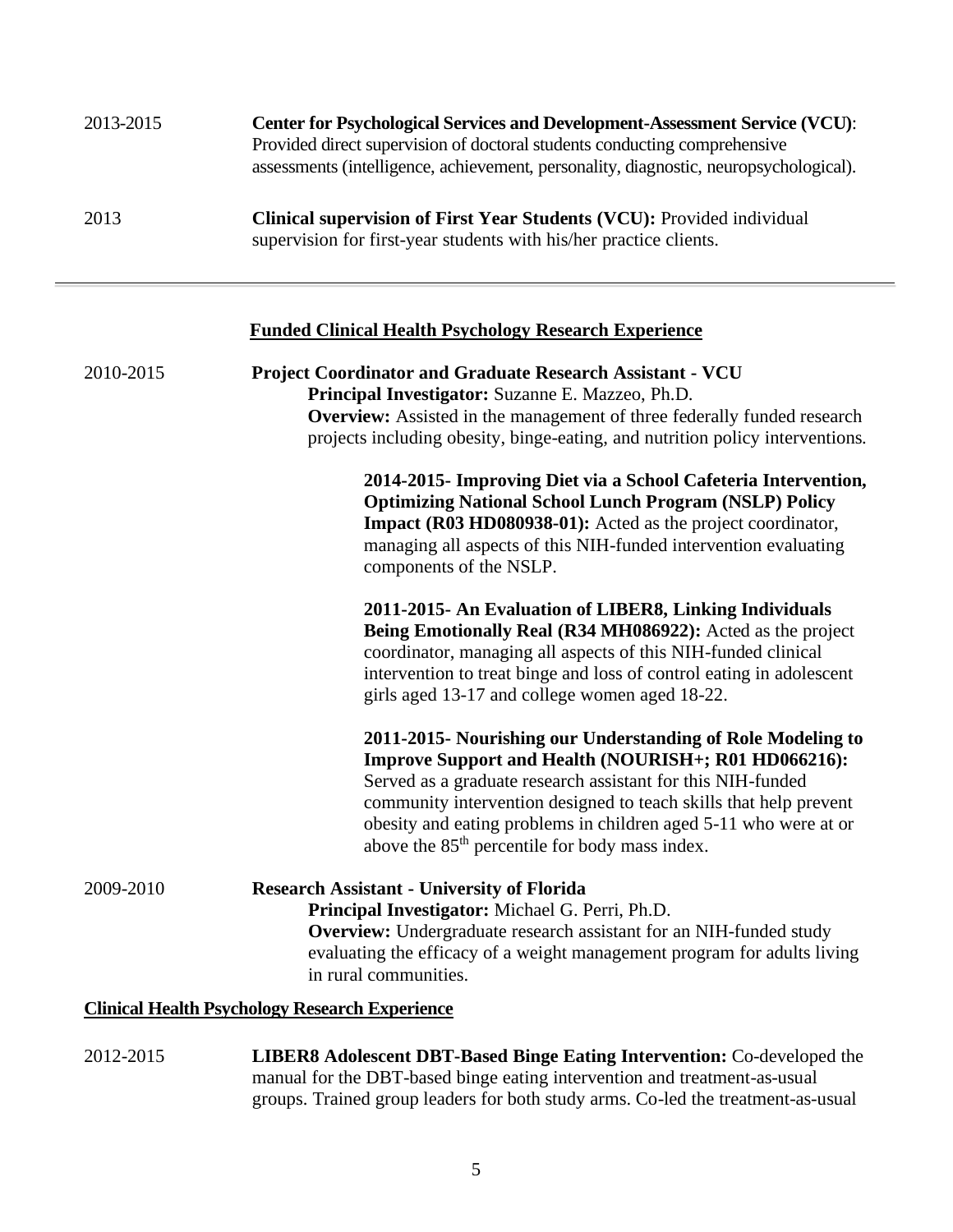group and conducted individual binge-eating intervention sessions for participants whom the group intervention was not an option. 2011-2015 **NOURISH+ Childhood Obesity Prevention Program:** Co-led a manualized, weekly, cognitive behavioral and skill-based group for parents of overweight children (aged 5-11) who were at or above the  $85<sup>th</sup>$  percentile for body mass index. 2011-2012 **TEENS Obesity Clinic**: Provided individual and family therapy addressing health behavior change for weight management with adolescents (aged 12-17) who were at or above the 85<sup>th</sup> percentile for body mass index. Facilitated a cognitive behavioral and skill-based group for parents of overweight adolescents. 2010-2011 **Dissonance Based Body-Image Intervention**: Co-led a manualized group intervention based on cognitive dissonance theory. Participants included collegeaged women with sub-threshold eating disorders.

#### **Peer-Reviewed Publications (Palmberg to Holgerson)**

- **Holgerson, A. A.**, Clark, M. M., Frye, M. A., Kellogg, T. A., Mundi, M. S., Veldic, M., & Grothe, K. (2021). Symptoms of bipolar disorder are associated with lower bariatric surgery completion rates and higher food addiction. *Eating Behaviors*, *40*, 101462.
- **Holgerson, A. A.,** Clark, M., Ames, G., Collazo-Clavell, M., Kellogg, T., Graszer, K.,…& Grothe, K. (2018). Adverse childhood experiences and food addiction in patients seeking bariatric surgery. *Obesity Surgery, 28*, 3386-3392.
- Ames, G., Heckman, M., Diehl, N., Sheperd, D., **Holgerson, A. A.**, Grothe, K. & Clark, M. M. (2017). Guiding patients toward the appropriate surgical treatment for obesity: Should presurgery psychological correlates influence choice between Roux-en-Y gastric bypass and vertical sleeve gastrectomy? *Obesity Surgery, 27*, 2759-2767.
- Mazzeo, S. E., Bean, M. K., **Palmberg, A. A.**, Simpson, C. S., Thacker, L. R., Dunne Stewart, M., & Gow, R. W. (2017). A pilot intervention targeting dietary intake in school cafeterias. *Health Behavior and Policy Review, 4*, 256-264*.*
- Mazzeo, S. E., Lydecker, J., Harney, M., **Palmberg, A. A.**, Kelly, N. R., Gow, R. W.,... & Latzer, Y. (2016). Development and preliminary effectiveness of an innovative treatment for binge eating in racially diverse adolescent girls. *Eating Behaviors, 22,* 199-205.
- Lydecker, J. A., Cotter, E. W., **Palmberg, A. A.**, Simpson, C., Kwitowski, M., White, K., & Mazzeo, S. E. (2016). Does this Tweet make me look fat? A content analysis of weight stigma on Twitter. *Eating and Weight Disorders-Studies on Anorexia, Bulimia and Obesity*, *21*, 229-235.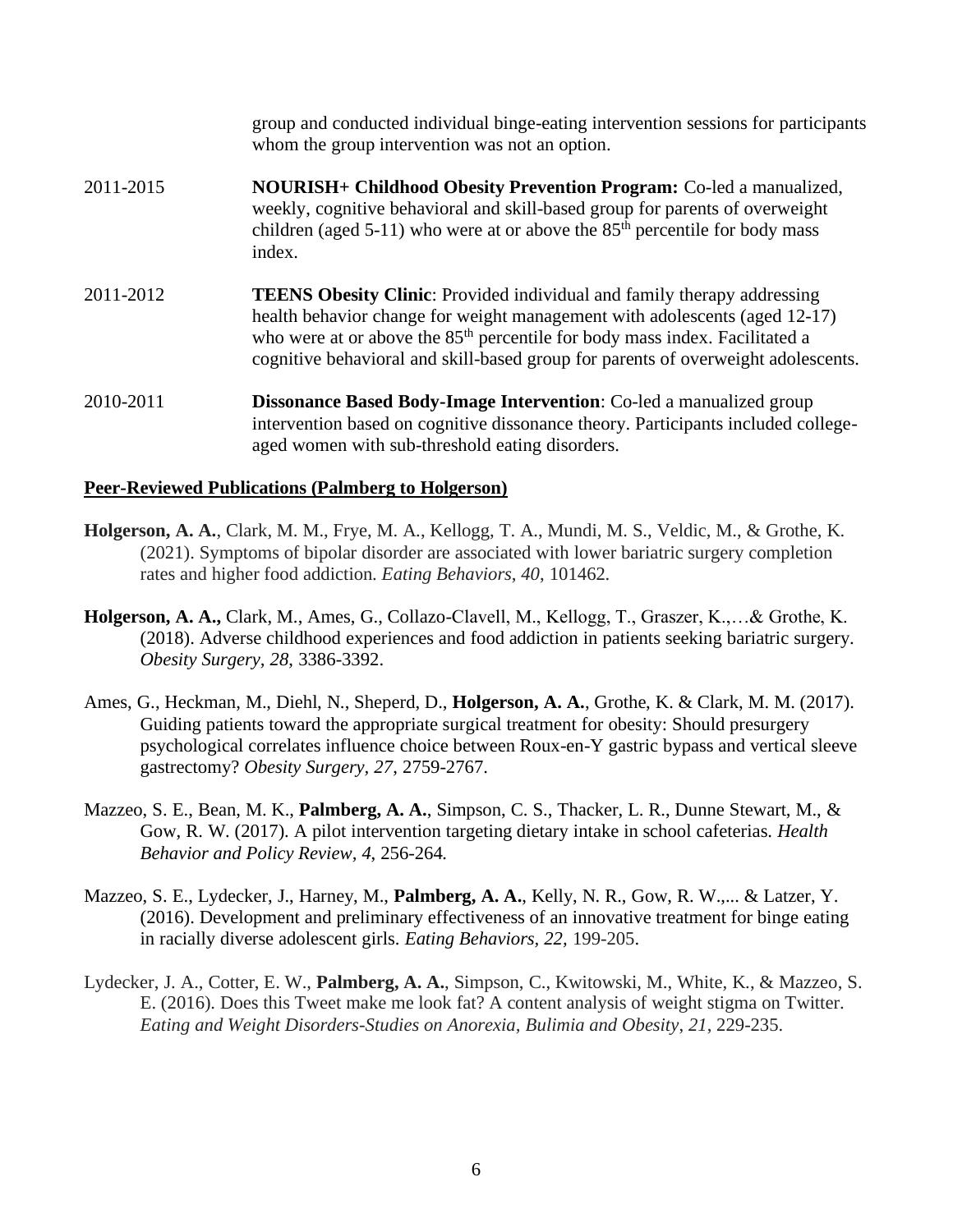- Hubbard, R., **Palmberg, A. A.**, Lydecker, J. A., Green, B., Kelly, N. R., & Bean, M. K. (2015). Culturally-based communication about health, eating, and food: Development and validation of the CHEF scale. *Appetite, 96*, 399-407*.*
- Lydecker, J. A., **Palmberg, A. A.**, Vatalaro Hill, K., & Mazzeo, S. E. (2015). Young adults' food selection patterns: Relations with binge eating and restraint. *Journal of College Student Development*, *56*, 493-498.
- **Palmberg, A. A.**, Stern, M., Kelly, N. R., Bulik, C. B., Belgrave, F. Z., Trapp, S., & Mazzeo, S. E. (2014). Adolescent girls and their mothers talk about experiences of binge and loss of control eating. *Journal of Child and Family Studies, 23*, 1403-1416*.*
- van den Akker, K., Stewart, K., Antoniou, E. E., **Palmberg, A. A.**, & Jansen, A. (2014). Food cue reactivity, obesity, and impulsivity: Are they associated? *Current Addiction Reports*, *1*, 301-308.
- Serdar, K., Kelly, N. R., **Palmberg, A. A.**, Lydecker, J. A., Thornton, L., Tully, C. E., & Mazzeo, S. E. (2014). Comparing online and face-to-face dissonance-based eating disorder prevention. *Eating Disorders: The Journal of Treatment and Prevention, 22,* 244-260.
- Mazzeo, S. E., Kelly, N. R., Stern, M., **Palmberg, A. A.**, Belgrave, F. Z., Tanofsky-Kraff, M., & Bulik, C. M. (2013). LIBER8 design and methods: An integrative intervention for loss of control eating among African American and White adolescent girls. *Contemporary Clinical Trials, 34,* 174- 185.
- Gerke, C. K., Mazzeo, S. E., Stern, M., **Palmberg, A. A.**, Evans, R. K., & Wickham, E. P. (2013). The stress process and eating pathology among racially diverse adolescents seeking treatment for obesity. *Journal of Pediatric Psychology, 38,* 785-793.

#### **Book Chapters**

Mazzeo, S. E., Gow, R., & **Palmberg, A. A.** (2015). The integration of eating disorders and obesity prevention*.* In Smolak, L. & Levine, M. (Eds.), *The Wiley-Blackwell Handbook of Eating Disorders* (669-680). John Wiley & Sons.

#### **Manuscripts Under Review and In Preparation**

- **Holgerson, A. A,** Grothe, K., Geske, J., Clark, M., & Jensen, M. (In preparation). Predicting attrition and weight loss outcomes of a community-based intervention for obesity.
- **Holgerson, A. A.,** Cerhan, J., Clark, M., & Grothe, K. (In preparation). Outcome for individuals with cognitive limitations seeking bariatric surgery.

#### **National and International Presentations**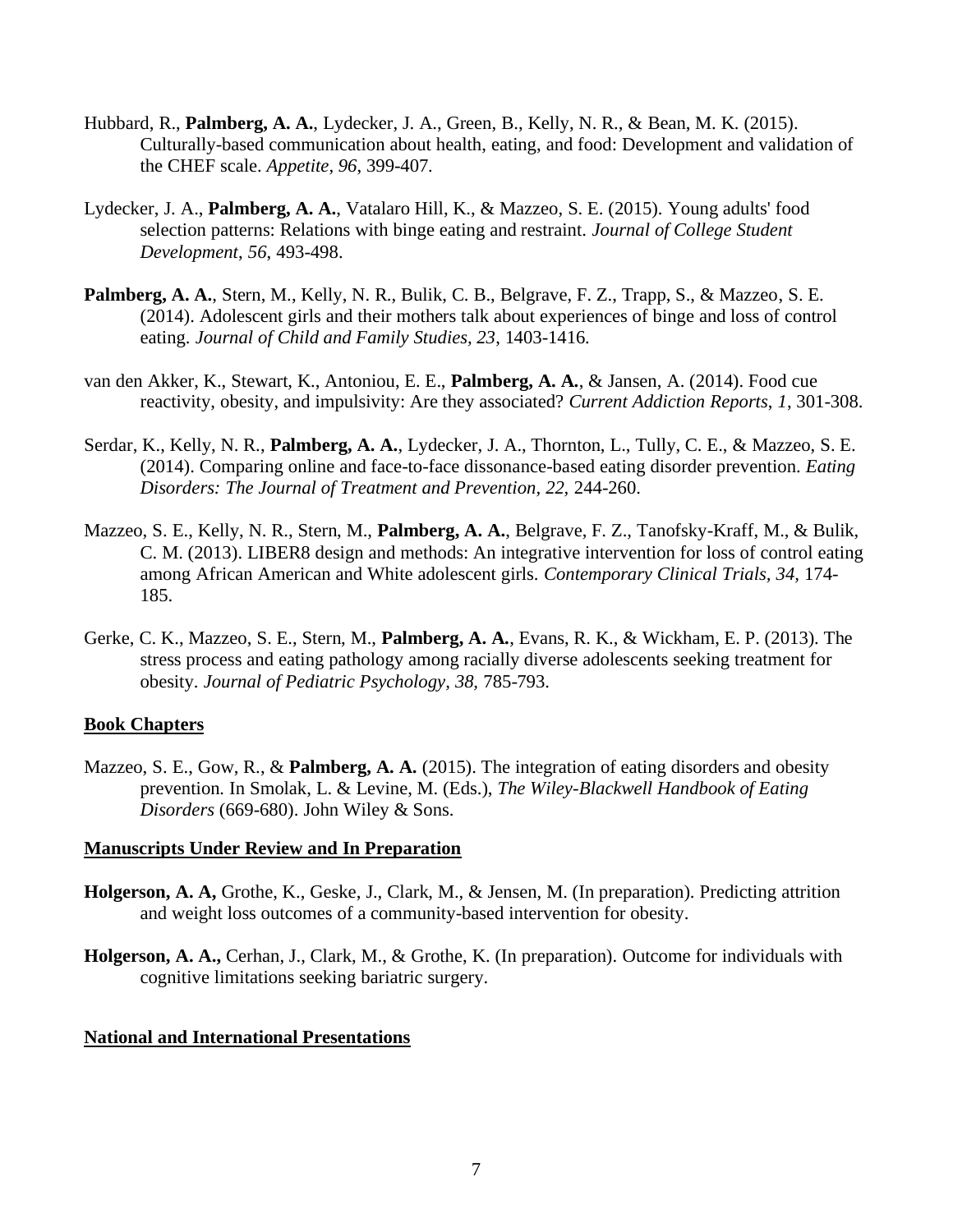- Blackstone, R., Crowley, N., **Holgerson, A.A.**, & Lazarus, E. (November 2020). There is no I in TEAM - The art of interprofessional obesity practice. In A. Fitch and C. Stills, *TOS/OMA Joint Case Studies Session.* Obesity Week 2020, virtual due to Covid-19 outbreak.
- Goetze, R. E., Jensen, M., **Holgerson, A. A.**, Wade, T., Mikhail, D., Jensen, T.,…& Grothe, K. (April 2020). *Psychological predictors of outcomes following 12-month primary care behavioral weight loss intervention.* To be presented at the Society of Behavioral Medicine Annual Meeting and Scientific Sessions, San Francisco, CA. (Canceled due to Covid-19 outbreak).
- Goetze, R. E., Jensen, M., **Holgerson, A. A.**, Wade, T. W., Mikhail, D. S., Jensen, T. B.,…& Grothe, K. (September 2019). *Psychological predictors of outcomes in response to a 12-month outpatient behavioral weight loss intervention.* Presented at the Annual Conference of the European Health Psychology Society, Dubrovnik, Croatia.
- Goetze, R. E., Clark, M., **Holgerson, A. A.**, Ames, G., Mundi, M., Kellogg, T.,…& Grothe, K. (March 2019). *Preoperative loss of control eating: Impact on Roux-en-y gastric bypass and sleeve gastrectomy weight loss outcomes.* Presented at the Society of Behavioral Medicine Annual Meeting and Scientific Sessions, Washington D.C.
- **Holgerson, A. A.**, Clark, M., Frye, M. A., Kellogg, T., Mundi, M., Veldic, M. & Grothe, K. (March 2018). *Bipolar disorder, food addiction, and bariatric surgery*. Presented at The International Society for Bipolar Disorders annual conference, Mexico City, Mexico.
- **Holgerson, A. A.**, Clark, M., Cerhan, J., Owens, T., Shah, M., Kellogg, T., & Grothe, K. (October 2017). *Characteristics of and Bariatric Surgery Outcomes for Individuals with Suspected Cognitive Limitations.* Presented at the Association for Metabolic and Bariatric Surgery's Annual Conference, National Harbor, MD.
- **Holgerson, A. A.**, Clark, M., Ames, G., Mundi, M., Kellogg, T., & Grothe, K. (April 2017). *Type of Bariatric Surgery, Weight Loss Expectations, and Weight Loss.* Presented at The Canadian Obesity Summit, Banff, Alberta, Canada.
- **Holgerson, A. A.,** Clark, M., Ames, G., Collazo-Clavell, M., Kellogg, T., Graszer, K., & Grothe, K. (March 2017). *Impact of Adverse Childhood Experiences on Risk for Food Addiction and Substance Use in Obesity Treatment-Seeking Individuals.* Presented at The Society of Behavioral Medicine Annual Meeting and Scientific Sessions, San Diego, CA
- Jeffers, A., **Palmberg, A. A.,** & Benotsch, E. (April 2016). *Novel Forms of Internet Media, Body Image, and Disordered Eating.* Presented at The Society of Behavioral Medicine Annual Meeting and Scientific Sessions, Washington, DC.
- Mazzeo, S. E., Stern, M., **Palmberg, A. A.**, Tanofsky-Kraff, M., Thornton, L., Bean, M. K., & Bulik, C. (April 2015). *Satisfaction, Feasibility, and Outcomes of a Binge Eating Intervention.* Presented at the annual International Conference on Eating Disorders, Boston, MA.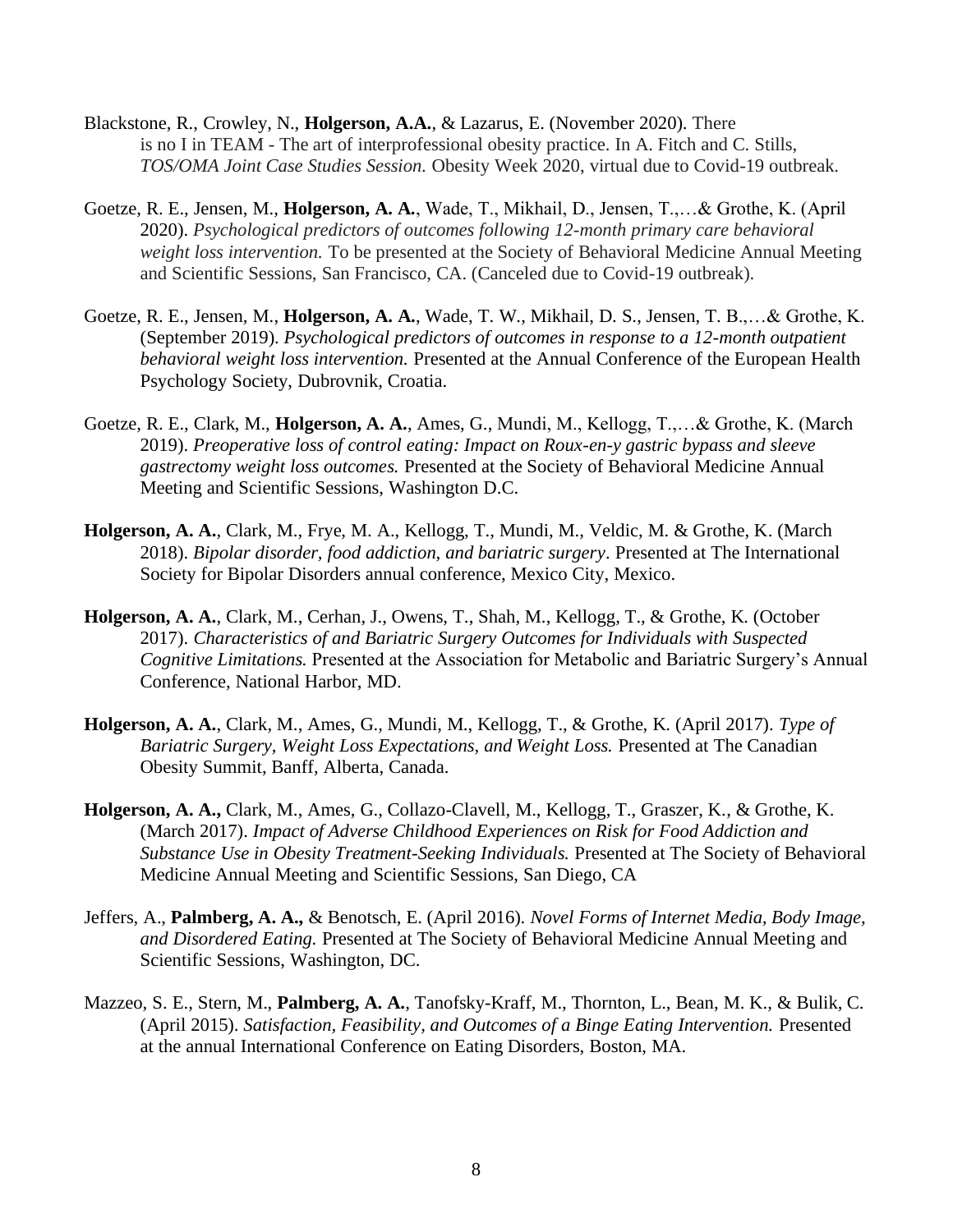- Lydecker, J. A., **Palmberg, A. A.**, Cotter, E., & Mazzeo, S. E. (March 2014). *Does this Tweet Make Me Look Fat? Content Analysis of Fat Stigma on Twitter.* Presented at the annual International Conference on Eating Disorders, New York City, NY.
- Mazzeo, S. E., Lydecker, J. A., Gow, R., **Palmberg, A. A.**, Stern, M., Tanofsky-Kraff, M., & Bulik, C. M. (September 2013). *Factors Influencing Retention and Recruitment in a BED RCT*. Presented at the Eating Disorder Research Society Annual Conference, Bethesda, MD.
- **Palmberg, A. A.**, Stern, M., Kelly, N. R., Bulik, C. B., Belgrave, F. Z., Trapp, S., & Mazzeo, S. E. (May 2013). *Mothers' Concerns for their Daughters' Eating Habits*. Presented at the annual International Conference of Eating Disorders, Montréal, QC, Canada.
- Lydecker, J. A., **Palmberg, A. A.**, & Mazzeo, S. E. (May 2013). *Young Adults' Food Selection*  Patterns: Relations with Binge Eating and Restraint. Presented at the annual International Conference of Eating Disorders, Montréal, QC, Canada.
- **Palmberg, A. A.**, Stern, M., Kelly, N. R., Bulik, C. B., Belgrave, F. Z., Trapp, S., & Mazzeo, S. E. (May 2012). *Adolescent Girls' Experience of Binge and Loss of Control Eating.* Presented at the annual International Conference of Eating Disorders, Austin, TX.
- Mazzeo, S. E., Kelly, N. R., **Palmberg, A. A.,** Stern, M., Tanofsky-Kraff, M., Belgrave, F., & Bulik, C. M. (October 2011). *Developing an Intervention For Binge Eating Among African American Adolescent Girls: Results of Focus Groups With Mothers and Daughters.* Presented at Obesity 2011: The Obesity Society 29th Annual Scientific Meeting, Orlando, FL.

# **Professional Activities**

# **Professional Organization Membership**

American Psychological Association (APA) APA Division 38, Health Psychology Society for Behavioral Medicine (SBM) The Obesity Society (TOS) Association for Metabolic and Bariatric Surgery (ASMBS) Academy of Clinical Health Psychology (ACHP)

# **Articles Reviewed**

# 2012-present **Reviewer for the following journals:**

- *Obesity Surgery*
- *Surgery for Obesity and Related Diseases*
- *Eating Behaviors*
- *Journal of Clinical Child and Adolescent Psychology*
- *Journal of Counseling Psychology*
- *Stigma and Health*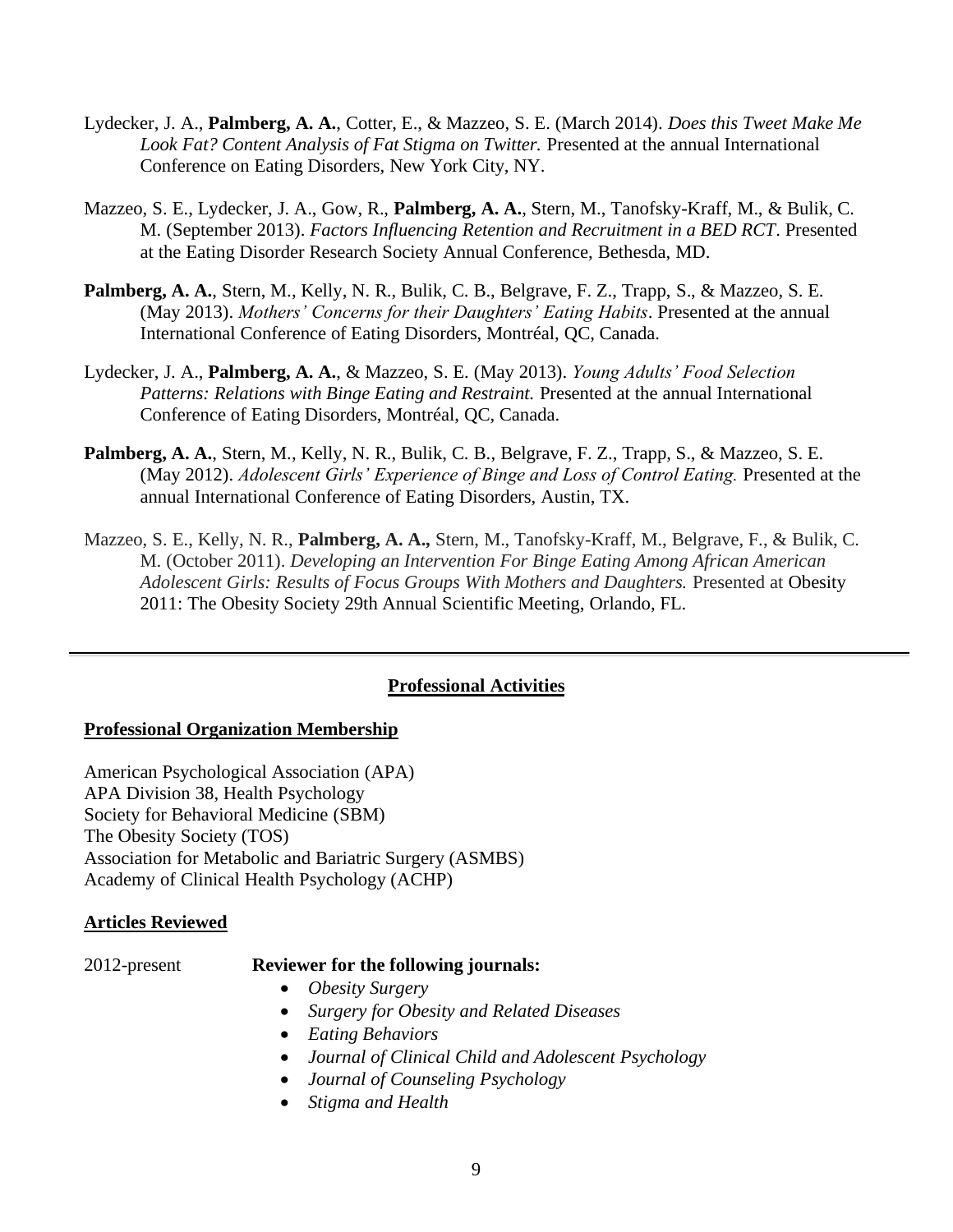# **Master's Thesis and Dissertation Committees**

2019-2021 **Dissertation Committee Member**: Guanming Chen, Department of Health Outcomes and Biomedical Informatics

# **Leadership and Service Activities**

| $2021$ - present                               | Chair, Community Outreach Subcommittee of the Health Equity Anti-Racism and<br>Diversity (HEARD) Committee. University of Florida, Department of Clinical<br>and Health Psychology |  |
|------------------------------------------------|------------------------------------------------------------------------------------------------------------------------------------------------------------------------------------|--|
| $2019$ - present                               | University of Florida Department of Clinical and Health Psychology<br>Medical/Health Psychology Postdoctoral Fellowship Program Director                                           |  |
| 2019-present                                   | Commencement Floor Marshal/Name Reader                                                                                                                                             |  |
| 2019                                           | Faculty Search Committee Member - Rehabilitation Psychologist Position.<br>University of Florida, Department of Clinical and Health Psychology                                     |  |
| 2017-2018                                      | Mayo Clinic Department of Psychiatry and Psychology Grand Rounds Committee                                                                                                         |  |
| 2016-2018                                      | Mayo Clinic Department of Psychiatry and Psychology Research Committee                                                                                                             |  |
| 2014-2015                                      | Virginia Commonwealth University Graduate Student Mentorship Program                                                                                                               |  |
| 2013-2015                                      | American Psychological Association of Graduate Students (APAGS) State<br><b>Advocacy Coordinator</b>                                                                               |  |
| 2012-2015                                      | Virginia Commonwealth University Undergraduate Research Assistant<br>Coordinator                                                                                                   |  |
| 2013-2014                                      | Virginia Commonwealth University APAGS Campus Representative                                                                                                                       |  |
| <b>Honors, Awards, and Nominated Positions</b> |                                                                                                                                                                                    |  |
| 2020                                           | University of Florida Department of Clinical and Health Psychology Hugh C.<br>Davis Award for Excellence in Clinical Supervision                                                   |  |
| 2017                                           | Mayo Clinic Department of Psychiatry and Psychology Research Summit Award-<br><b>Behavioral Medicine Category</b>                                                                  |  |
| 2015                                           | Outstanding Counseling Graduate Student at Virginia Commonwealth University                                                                                                        |  |
| 2014                                           | Elizabeth A. Fries Memorial Scholarship                                                                                                                                            |  |
| 2014                                           | Department of Psychology Student Representative for Faculty Search Committee                                                                                                       |  |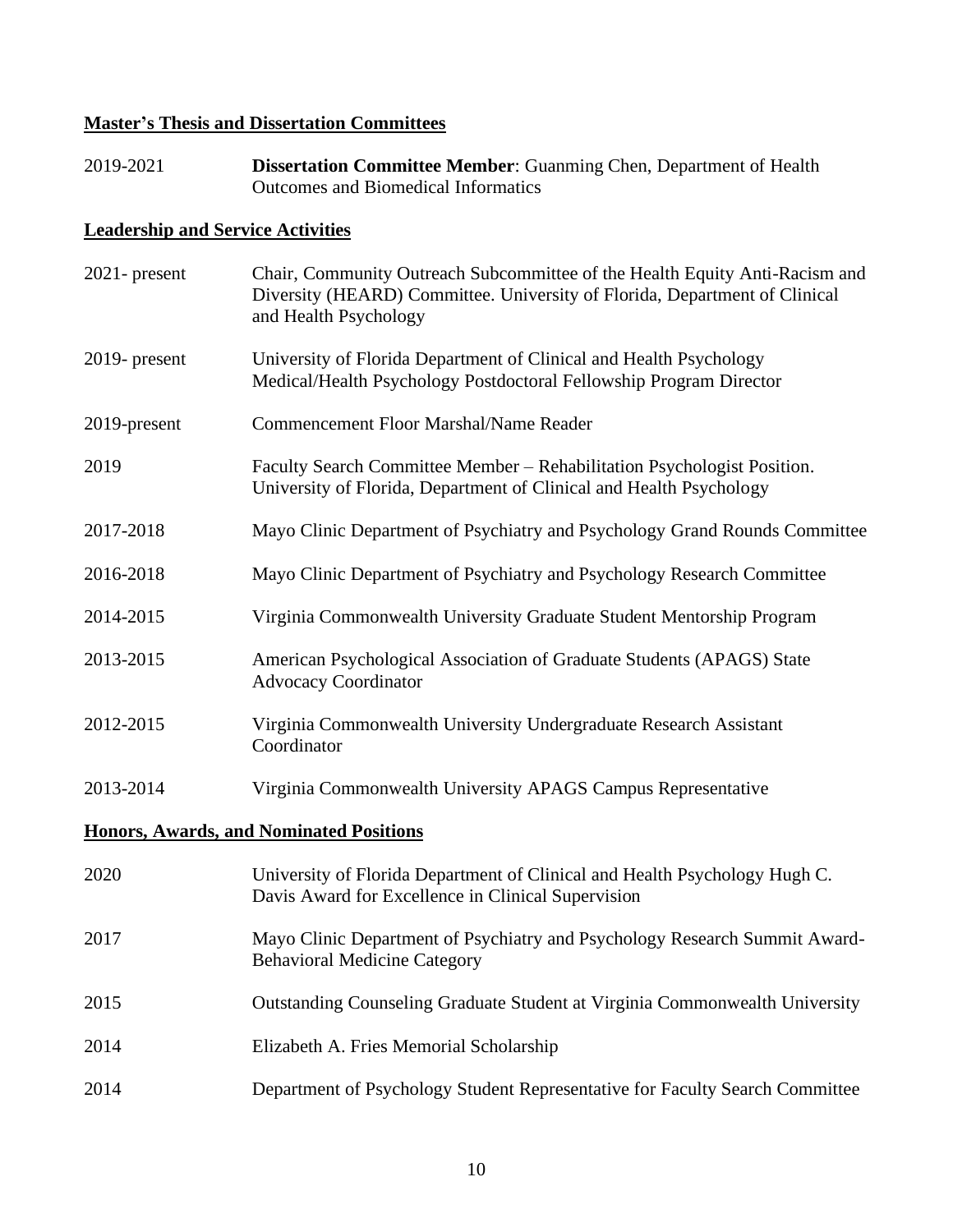# 2013 Department of Psychology Travel Award 2013 Graduate School Travel Award

**Teaching and Didactic Experience**

| 2011-present | <b>Guest Lecturer:</b><br>Introduction to Health Psychology (spring 2020, spring 2021; University<br>of Florida): Eating Disorders and Bariatric Surgery<br>Clinical Psychology (spring 2020, spring 2021; University of Florida):<br>$\bullet$<br><b>Eating Disorders</b><br>Clinical Psychology (fall 2015; University of Florida): Eating Disorders<br>$\bullet$<br>Grant Writing (fall 2013, 2014; Virginia Commonwealth University):<br>Reflections on the Grant-Writing Experience.<br>Teaching Practicum (fall 2013, 2014; Virginia Commonwealth<br>$\bullet$<br>University): Use of Technology to Advance Learning Outside the<br>Classroom.<br>Child Psychopathology (spring 2013; Virginia Commonwealth<br>$\bullet$<br>University): Obesity and Eating Disorders in Children and Adolescents.<br>Qualitative Methods and Analysis (spring 2012; Virginia Commonwealth<br>$\bullet$<br>University): Conducting Focus Groups. |
|--------------|----------------------------------------------------------------------------------------------------------------------------------------------------------------------------------------------------------------------------------------------------------------------------------------------------------------------------------------------------------------------------------------------------------------------------------------------------------------------------------------------------------------------------------------------------------------------------------------------------------------------------------------------------------------------------------------------------------------------------------------------------------------------------------------------------------------------------------------------------------------------------------------------------------------------------------------|
| 2020         | <b>Presentation to Shadow Health:</b> Stress and Anxiety in the Time of Covid-19.                                                                                                                                                                                                                                                                                                                                                                                                                                                                                                                                                                                                                                                                                                                                                                                                                                                      |
| 2020         | Moderator for The Society for Healthcare Epidemiology of America Rapid<br><b>Response Podcast:</b> Taking Care of Yourself.                                                                                                                                                                                                                                                                                                                                                                                                                                                                                                                                                                                                                                                                                                                                                                                                            |
| 2018         | Mayo Clinic Department of Psychiatry and Psychology Grand Rounds:<br>Impact of Adverse Childhood Experiences and Food Addiction on Bariatric<br>Surgery (Mayo Clinic).                                                                                                                                                                                                                                                                                                                                                                                                                                                                                                                                                                                                                                                                                                                                                                 |
| 2016-2018    | Co-facilitator: Discussing Chronic Pain and Opioid use with Patients- A<br>Simulation Center Workshop (Mayo Clinic). Total: seven workshops.                                                                                                                                                                                                                                                                                                                                                                                                                                                                                                                                                                                                                                                                                                                                                                                           |
| 2017, 2018   | <b>Guest Speaker to the Department of Surgery Fellows and Residents:</b><br>Psychological Evaluation of Bariatric Surgery Candidates (Mayo Clinic).                                                                                                                                                                                                                                                                                                                                                                                                                                                                                                                                                                                                                                                                                                                                                                                    |
| 2016, 2017   | <b>Guest Speaker to the Dan Abraham Healthy Living Center Weight</b><br><b>Management Program:</b> Cognitive Behavioral Therapy for Weight Management<br>(Mayo Clinic).                                                                                                                                                                                                                                                                                                                                                                                                                                                                                                                                                                                                                                                                                                                                                                |